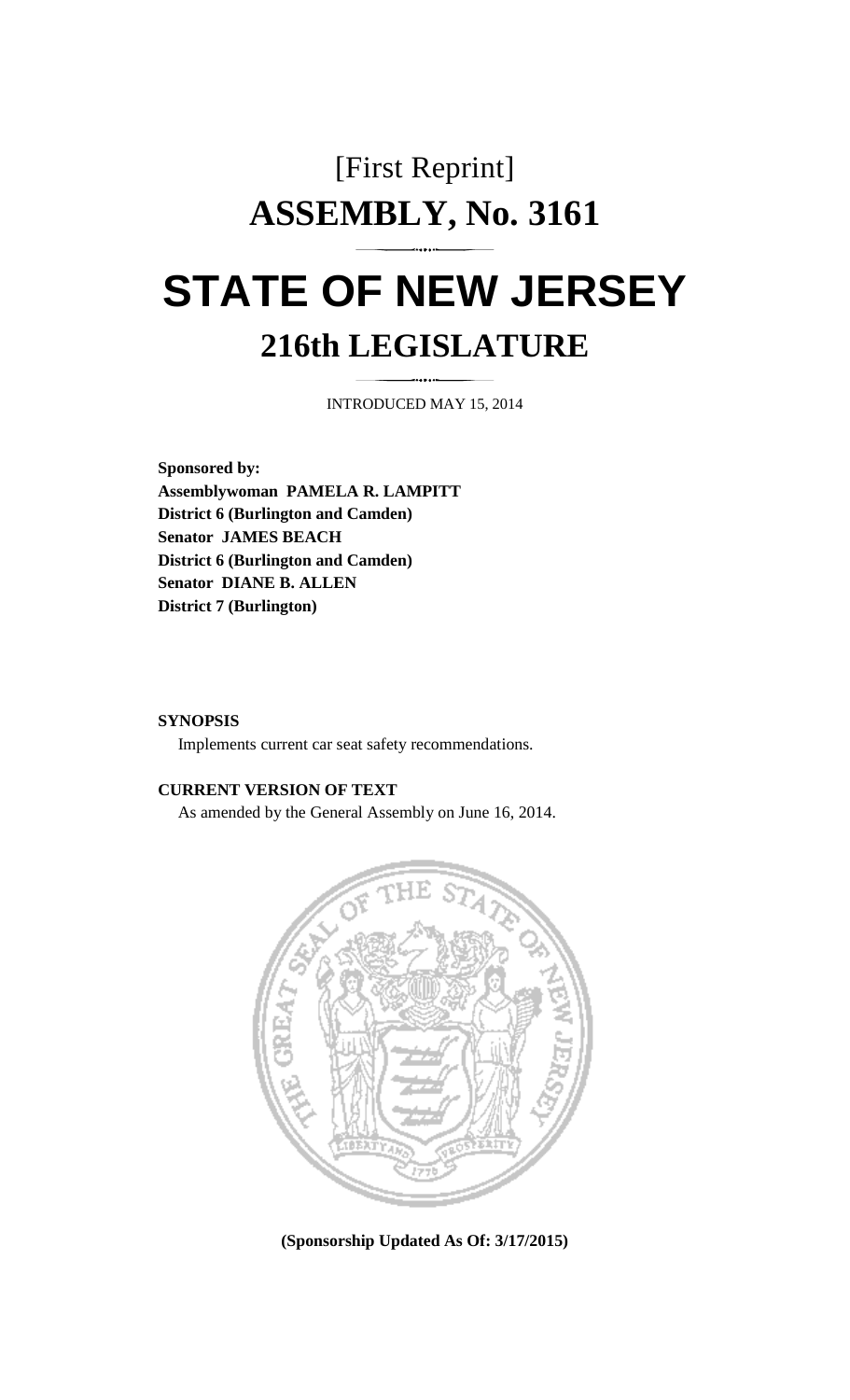## $[1R]$ **A3161** LAMPITT 2

1 **AN ACT** concerning child passenger restraint systems and amending 2 P.L.1983, c.128, P.L.2001, c.244, and P.L.1984, c.179. 3 4 **BE IT ENACTED** *by the Senate and General Assembly of the State*  5 *of New Jersey:* 6 7 1. Section 1 of P.L.1983, c.128 (C.39:3-76.2a) is amended to 8 read as follows: 9 1. Every person operating a motor vehicle, other than a school 10 bus, equipped with safety belts or a Lower Anchors and Tethers for 11 Children system (LATCH) who is transporting a child [under the 12 age of eight years and weighing less than 80 pounds] on roadways, 13 streets or highways of this State, shall secure the child in a child 14 passenger restraint system or booster seat, as described in Federal 15 Motor Vehicle Safety Standard Number 213, in a rear seat as 16 follows: 17 a. A child under the age of two years and weighing less than 30 18 pounds shall be secured in a rear facing child passenger restraint 19 system, which is equipped with a five-point harness. 20 b. A child under the age of four years and weighing less than 21 40 pounds shall be secured: 22 (1) in a rear facing child passenger restraint system, which is 23 equipped with a five-point harness, until the child outgrows the top 24 height or top weight recommendations made by the manufacturer of 25 the child passenger restraint system, at which point the child shall 26 be secured in a rear seat, in a forward facing child passenger 27 restraint system which is equipped with a five-point harness; or 28 (2) in a forward facing child passenger restraint system which is 29 equipped with a five-point harness. 30 c. A child under the age of eight years and less than 57 inches 31 in height shall be secured: 32 (1) in a forward facing child passenger restraint system which is 33 equipped with a five-point harness, until the child outgrows the top 34 height or top weight recommendations made by the manufacturer of 35 the child passenger restraint system, at which point the child shall 36 be secured in a rear seat, in a booster seat; or 37 (2) in a booster seat.  $38$  d. If there are no rear seats, the child shall be secured in a child 39 passenger restraint system or booster seat [, as described in Federal 40 Motor Vehicle Safety Standard Number 213] in a front seat of a 41 motor vehicle except that no child shall be secured in a rear facing 42 child passenger restraint system in a front seat of any motor vehicle 43 which is equipped with a passenger-side airbag that is not disabled 44 or turned off.

 **EXPLANATION – Matter enclosed in bold-faced brackets** [**thus**] **in the above bill is not enacted and is intended to be omitted in the law.** 

 **Matter underlined thus is new matter** 

Matter enclosed in superscript numerals has been adopted as follows:

**Assembly floor amendments adopted June 16, 2014.**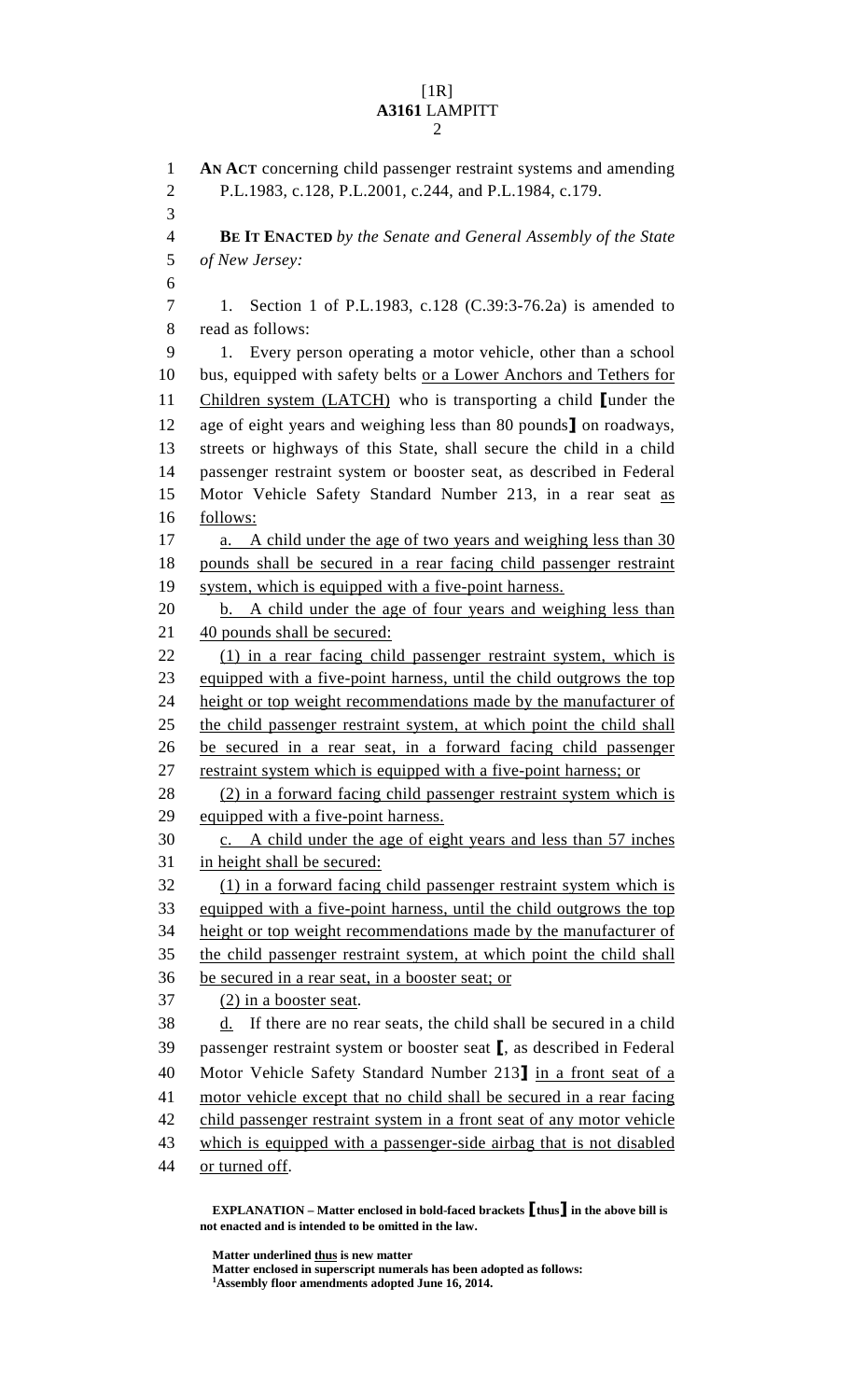#### [1R] **A3161** LAMPITT 3

1 e. In no event shall failure to [wear] be secured in a child 2 passenger restraint system or **[to use a]** booster seat be considered 3 as contributory negligence, nor shall the failure to [wear] be 4 secured in the child passenger restraint system or booster be 5 admissible as evidence in the trial of any civil action. 6 (cf: P.L.2001, c.244, s.1) 7 8 2. Section 3 of P.L.2001, c.244 (C.39:3-76.2c) is amended to 9 read as follows: 10 3. The *Division of Motor Vehicles*<sup>1</sup> *I*Motor Vehicle 11 Commission] Division of Highway Traffic Safety in the 12 Department of Law and Public Safety<sup>1</sup> shall print [such] materials 13 [as] to adequately inform the public about the types of child 14 passenger restraint systems and booster seats meeting federal motor 15 vehicle safety standards to reflect the provisions of section 1 of P.L. 16 c.  $(C.$  ) (pending before the Legislature as this bill). These 17 materials may be made available to car dealers, parent groups, 18 hospitals, pediatricians and the general public. 19 (cf: P.L.1983, c.128, s.3) 20 21 3. Section 4 of P.L.1983, c.128 (C.39:3-76.2d) is amended to 22 read as follows: 23 4. Any person guilty of violating any of the provisions of this 24 act shall be fined not less than [\$10.00] \$50 and not more than 25 [\$25.00] \$75. [The court shall suspend any fine imposed for 26 failure to use a child restraint system if the defendant demonstrates 27 that he possesses a child restraint system that complies with the 28 federal standard applicable when it was manufactured and is using 29 it according to the manufacturer's instructions.] 30 (cf: P.L.1983, c.128, s.4) 31 32 4. Section 2 of P.L.1984, c.179 (C.39:3-76.2f) is amended to 33 read as follows: 34 2. a. Except as provided in P.L.1983, c.128 (C.39:3-76.2a et 35 al.) for children under eight years of age and [weighing less than 80 36 pounds] less than 57 inches in height, all passengers under eight 37 years of age and **[**weighing more than 80 pounds**]** at least 57 inches 38 in height, and all passengers who are at least eight years of age but 39 less than 18 years of age, and each driver and front seat passenger 40 of a passenger automobile operated on a street or highway in this 41 State shall wear a properly adjusted and fastened safety seat belt 42 system as defined by Federal Motor Vehicle Safety Standard 43 Number 209. 44 b. The driver of a passenger automobile shall secure or cause to 45 be secured in a properly adjusted and fastened safety seat belt 46 system, as defined by Federal Motor Vehicle Safety Standard